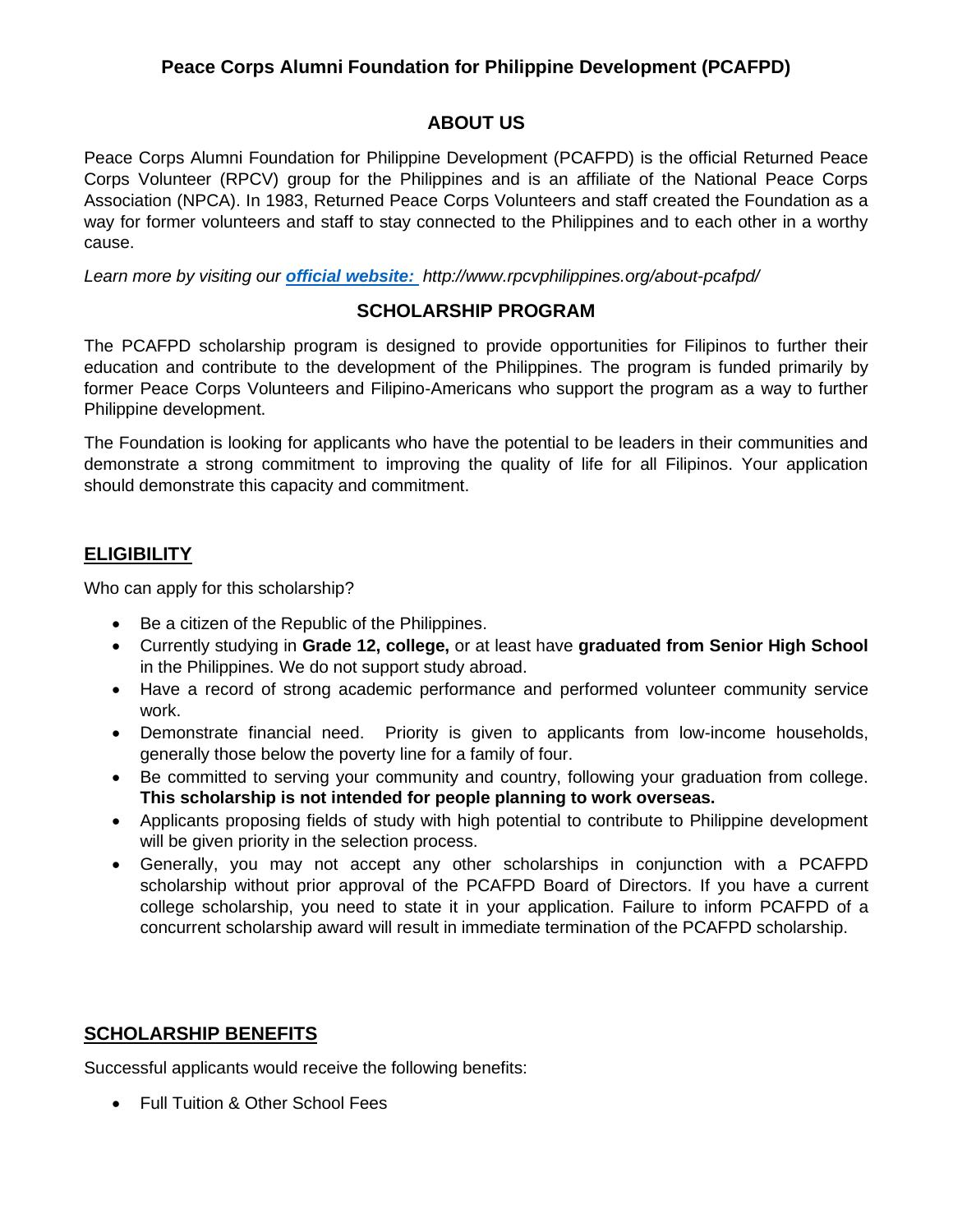- Allowance for Books & Educational Supplies
- Living Allowance per Semester
- Reimbursement for other education-related activities (for prior approval)

## **Scholarship Obligations**

### **To keep your scholarship, you must:**

- Maintain a full load of courses and earn passing grades.
- Submit a transcript of grades at the end of *each* semester.
- Submit an essay at the end of *each* semester describing and reflecting on your experiences during the semester.
- Not accept any other scholarships in combination with this one without prior approval of PCAFPD.
- Request prior approval for changing from one course of study to another or to another school if you would like your scholarship to transfer with you.
	- o (this must be done no later than the first semester of the second year of the course).
- Participate in PCAFPD networks of scholars and selected activities (e.g. mentoring program, scholar meetings, alumni association, etc.)

# **REQUIRED DOCUMENTS**

**1. Completed Application Form:** Make sure that you have filled all fields.

## **2. Grades:**

- o **For Grade 12 students:** Submit your Grade 11 report card.
- o **For SHS Graduates (not enrolled in college and 1st or 2nd year college students):** Submit your Senior High School transcript of records or Grade 12 report cards.
- o **For 2nd year college students and up:** Submit your latest copy of your college grades. .

## **3. Essays:**

All applicants are required to submit essays with personal statements on different topics. Your Personal Statements are the best means the Board has of getting to know you. The quality of your essays account for the majority of points in the rating system that determines awards.

## *Format:*

- $\circ$  Type your essay in a letter (8.5" x 11") format. Use Arial 11 or Times New Roman 12, double-spaced. Your essay should fill the whole page.
- o Each page should have the following header:
	- **Example 1** Last Name, First Name
	- Personal Statement: Topic #

*Topics:* **Topic 1-3 is required for all applicants.** For Grade 12 students and SHS graduates currently not enrolled in college, you only need to submit Topic 1-3. Topic 4 is for applicants with other scholarships while topic 5 is for college students.

o **Topic 1:** Describe any personal hardships or barriers you have had to overcome OR share an event in your life that either demonstrates your character or helped to shape it.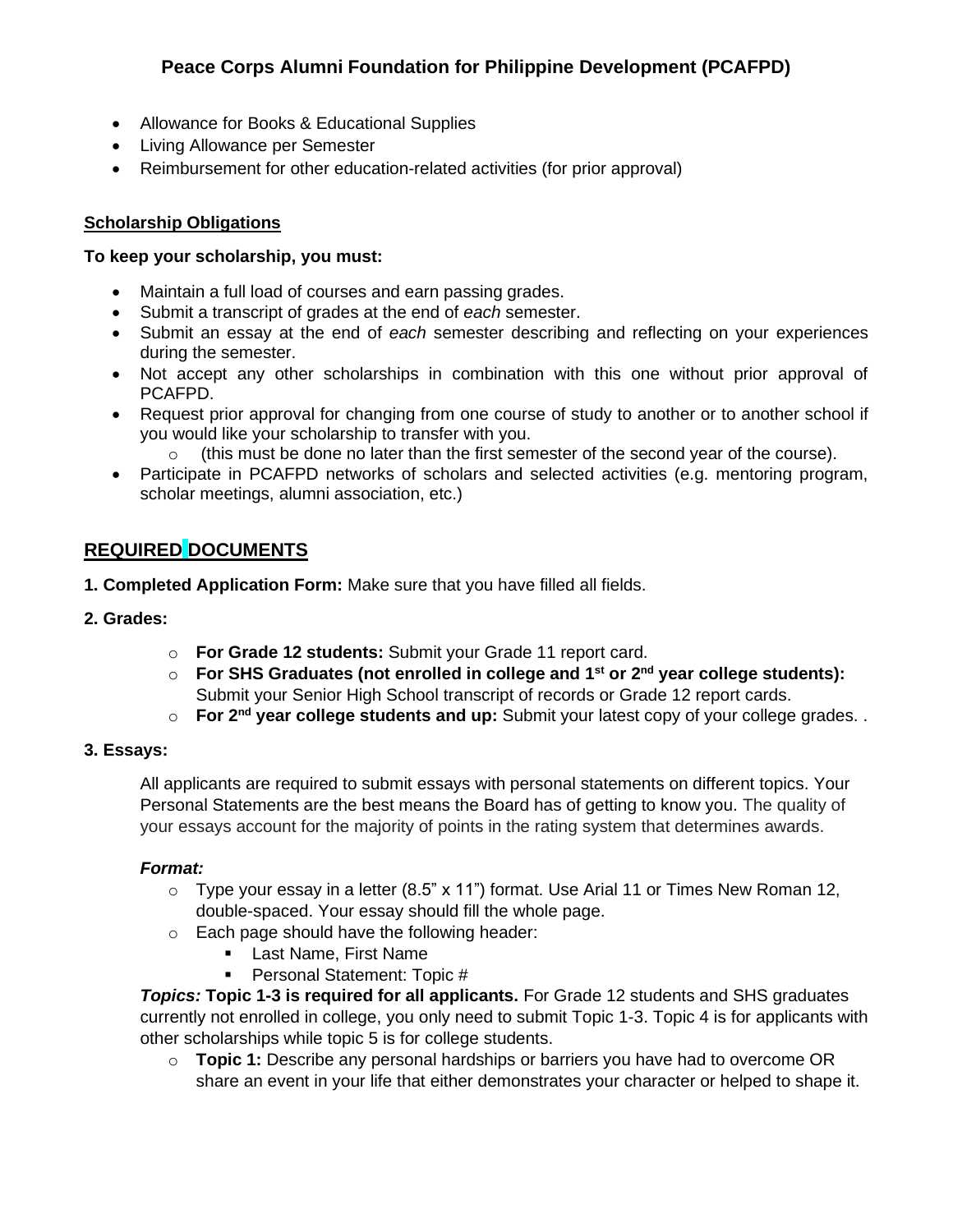- o **Topic 2:** Tell us what you want to study in college and why. Let us know how you believe that your education will prepare you to contribute to your country's development.
- o **Topic 3:** Describe your extra-curricular activities and volunteer services in the community, including any leadership positions held and what you learned from these activities.
- o **Topic 4:** For those who already have a different scholarship, please explain why you need the PCAFPD scholarship.
- o **Topic 5:** For those currently in college include a statement explaining how you supported your college education up until now and why you need additional support at this time.

**4. Income Certification:** Submit the latest **ITR** of your parents/guardians or yours, if you're already working. If you or your parents/guardians do not have an ITR, you may submit a **Certificate of Indigence** from your Barangay or an **Affidavit of Non-filing of Income Tax Return**.

#### **5. Recommendation Letters:**

For Grade 12 students, SHS graduates currently not enrolled in college, and college students who have complete less than two years of college, you need to submit **two (2) recommendation letters**, as follows:

- o **One letter** from your high school principal, registrar or other senior administrative official describing your extra-curricular activities, leadership potential, and overall suitability for the scholarship.
- o **One letter** from your Barangay captain, a religious leader, a teacher, a Peace Corps Volunteer, or a civic leader (not related to you) describing your leadership potential and your experience in and commitment to community service,

For college students who have completed at least two years of college at the time of applying, you need to submit **two (2) recommendation letters**, as follows:

- o **One letter** from a college professor, registrar or other senior administrative official describing your extra-curricular activities, leadership potential, and overall suitability for the scholarship.
- o **One letter** from your Barangay captain, a religious leader, another professor, a Peace Corps Volunteer, or a civic leader (not related to you) describing your leadership potential and your experience in and commitment to community service,

## **INCOMPLETE APPLICATIONS WILL NOT BE PROCESSED**

 $\Box$  Please do **not** include additional certificates or photos.

# **APPLICATION PROCESS**

How can I apply? Applicants may submit their application in one of two ways.

- STEP 1: Download and complete the application form.
- STEP 2: Complete the required documents.
- STEP 3: Send your application via mail *or* email.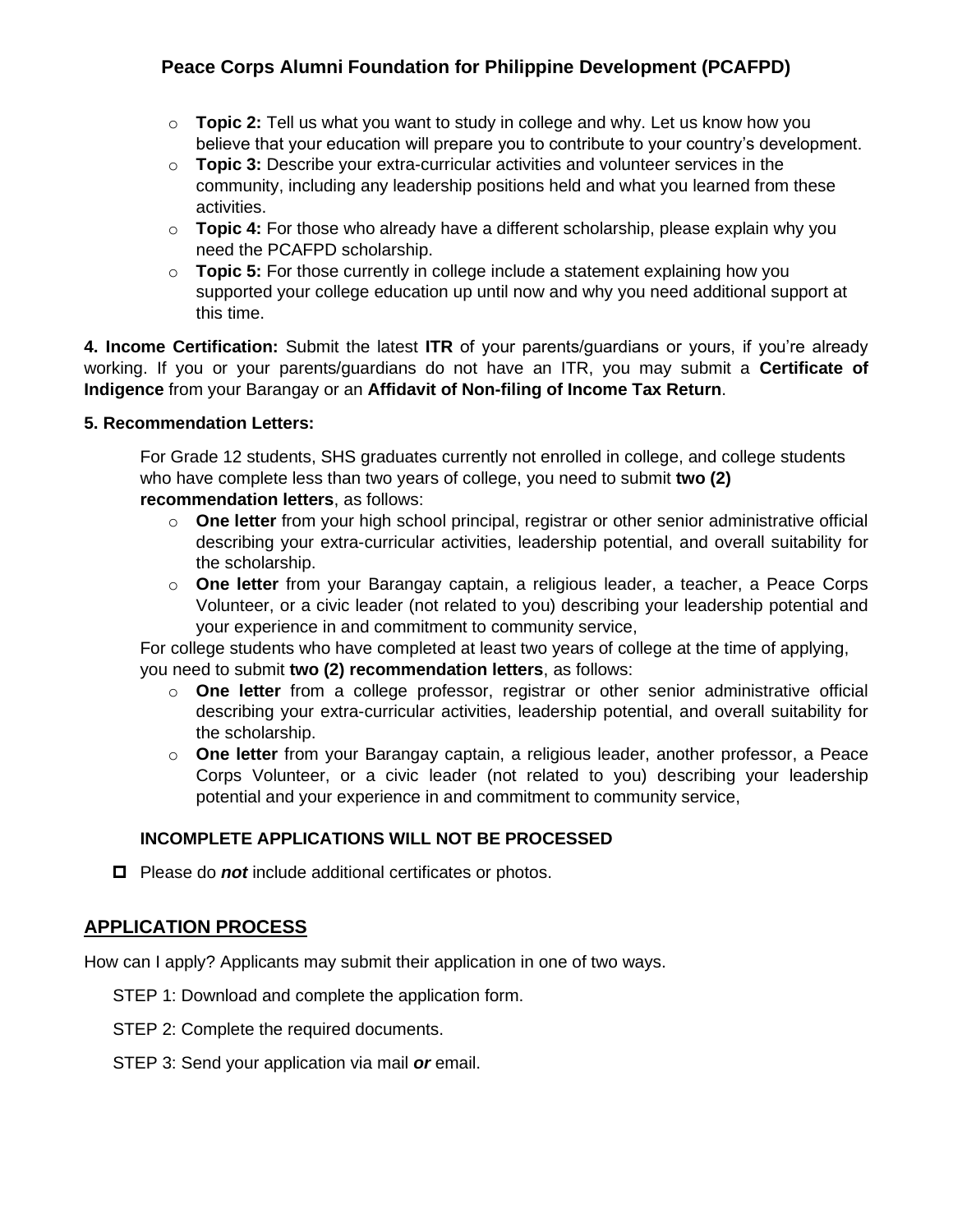**Mail:** Put all of the required documents **(do not staple the pages)** inside a brown envelope and send it to:

**Mr. Roland de Jesus** Benguet Corporation Universal Re Building 106 Paseo de Roxas Makati

**Email:**

- o Save all the required documents as **one PDF file**. Do not submit ZIP files.
- o The file should be named in this format: **Last Name, First Name – PCAFPD Undergraduate Application**.
- o Send it to **[pcafpd.web@gmail.com](mailto:pcafpd.web@gmail.com)** with the subject: **PCAFPD Undergraduate Application: Last Name, First Name**.

#### **APPLICATION DEADLINE: OCTOBER 31** applicable for first semester of next school year.

The final list of accepted applicants would be announced on our official website in March. To learn more, please check out our **[FAQ page](http://www.rpcvphilippines.org/applications/frequently-asked-questions/)**.

# **SCHOLARSHIP APPLICATION FORM**

## **PERSONAL DETAILS**

- Name (Last, First, Middle): \_\_\_\_\_\_\_\_\_\_\_\_\_\_\_\_\_\_\_\_\_\_\_\_\_\_\_\_\_\_\_\_\_\_\_\_\_\_
- Gender:
- Date of Birth (Month/Day/Year):
- Marital Status: \_\_\_\_\_\_\_\_\_\_\_\_\_\_\_\_\_\_\_\_\_\_\_
- Current Address:
- Permanent Address (if different): \_\_\_\_\_\_\_\_\_\_\_\_\_\_\_\_\_\_\_\_\_\_\_\_\_\_\_\_\_\_\_\_\_
- Home Province: \_\_\_\_\_\_\_\_\_\_\_\_\_\_\_\_\_\_\_\_\_\_\_\_\_
- Contact Details:
	- o Email Address: \_\_\_\_\_\_\_\_\_\_\_\_\_\_\_\_\_\_\_
	- o Mobile Number: \_\_\_\_\_\_\_\_\_\_\_\_\_\_\_\_\_\_\_\_\_\_
	- $\circ$  Telephone Number:

## **EDUCATION**

- **Educational Attainment (please select one):**
	- □ Currently in Grade 12
	- $\Box$  Currently in College, indicate year: \_\_\_\_\_\_\_

 $\square$  Not enrolled in school, indicate highest level completed \_\_\_\_\_\_\_\_\_\_

- **School:** 
	- $\circ$  Write the complete name of the school you are currently attending or planning to attend to: \_\_\_\_\_\_\_\_\_\_\_\_\_\_\_\_\_\_\_\_\_\_\_\_\_\_\_\_\_\_\_\_\_\_\_\_\_\_\_\_\_\_\_\_\_\_\_\_
	- $\circ$  Is this school  $\Box$  public  $\Box$  private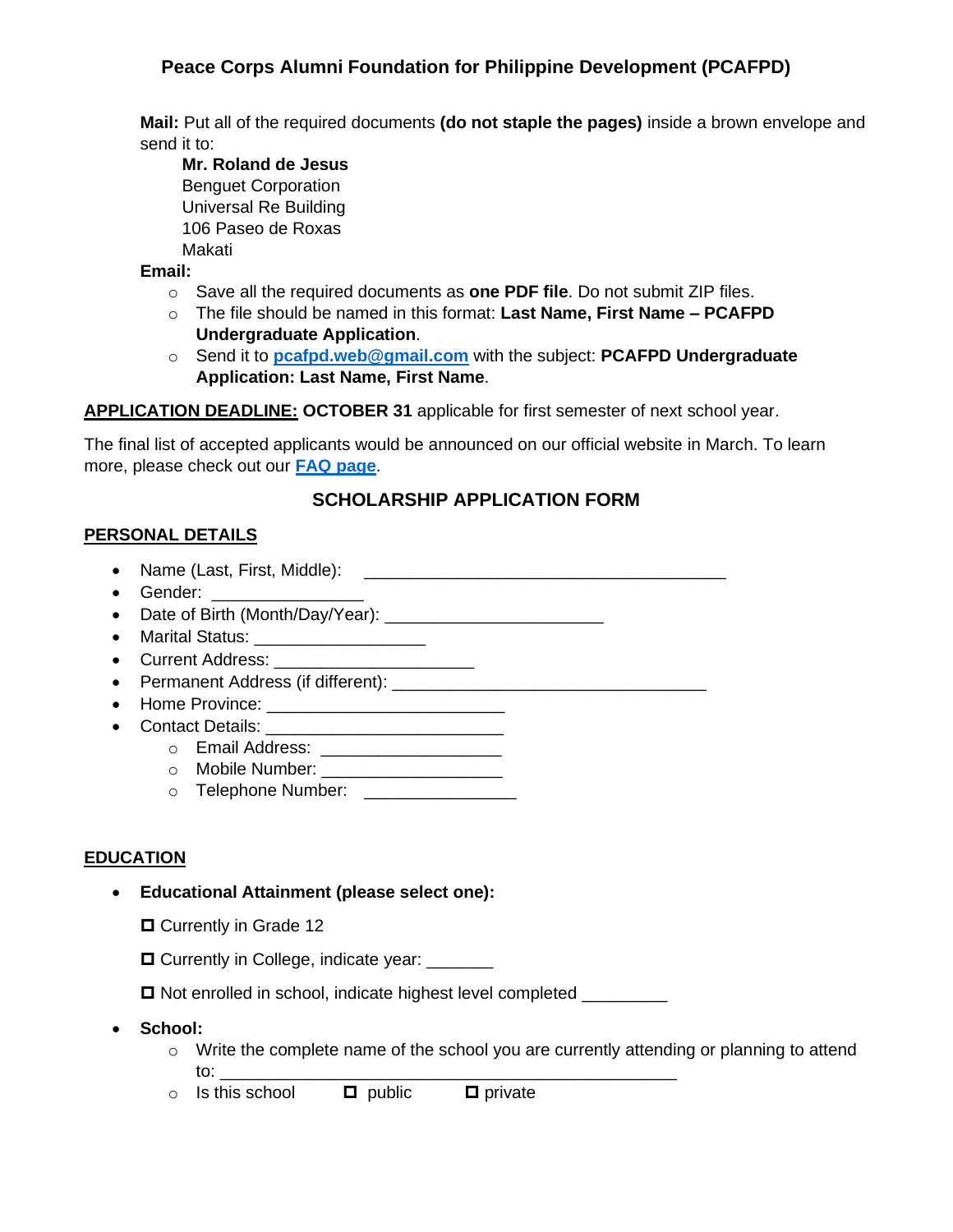\_\_\_\_\_\_\_\_\_\_\_\_\_\_\_\_\_\_\_\_\_\_\_\_\_\_\_\_\_\_\_\_\_\_\_\_\_\_\_\_\_\_\_\_\_\_\_\_\_\_\_\_\_\_\_\_\_\_\_\_\_\_\_

 $\circ$  For Grade 12 students and SHS Graduates, have you already passed this school's entrance examination?  $\Box$  Yes  $\Box$  No  $\Box$  I'm scheduled to take the exam

#### • **Degree Program:**

o What degree do you plan to pursue or are currently taking?

Note: For Grade students and SHS graduates, it is your responsibility to pass the school's entrance exam and be admitted to the course you stated in this application form.

#### • **Years of Study:**

- $\circ$  How many years will it take to complete the course of study?
- o If currently in college, how many years are you requesting for the scholarship?

#### • **Summer Classes:**

- o Will you be required to attend summer school to complete the course of study?  $\Box$  Yes  $\Box$  No  $\Box$  I'm not sure yet.
- o If yes, how many summers? \_\_\_\_\_\_

#### **FAMILY INFORMATION**

- Father's Name: \_\_\_\_\_\_\_\_\_\_\_\_\_\_\_\_\_\_\_\_\_\_\_\_\_\_\_ Occupation: example and the computation: the computation of the Annual Income:  $\blacksquare$ • Mother's Name:
- Occupation: \_\_\_\_\_\_\_\_\_\_\_\_\_\_\_\_\_ Annual Income: \_\_\_\_\_\_\_\_\_\_\_\_\_\_\_\_\_ • Spouse's Name:
- Occupation: \_\_\_\_\_\_\_\_\_\_\_\_\_\_\_\_\_ Annual Income: \_\_\_\_\_\_\_\_\_\_\_\_\_\_\_\_\_

Please provide the following information about your brothers and sisters and any other children living with you and your parent(s). If you are a parent yourself, list your own children. Do not list yourself. Attach an additional page if needed.

| <b>Name</b> | Age | <b>Occupation or Year in School</b> |
|-------------|-----|-------------------------------------|
|             |     |                                     |

\_\_\_\_\_\_\_\_\_\_\_\_\_\_\_\_\_\_\_\_\_\_\_\_\_\_\_\_\_\_\_\_\_\_\_\_\_\_\_\_\_\_\_\_\_\_\_\_\_\_\_\_\_\_\_\_\_\_\_\_\_\_\_\_\_\_\_\_\_\_\_\_\_\_\_\_

#### **FINANCE**

- **Estimated Annual Amount of Tuition and other School Fees:** \_\_\_\_\_\_\_\_\_\_\_\_\_
- **Other Scholarships:** Do you have a scholarship other than the PCAFPD scholarship? If Yes be sure to respond to Topic #4

**□** Yes □ No

• **Family Income:** Do you currently contribute to the family income?  $\Box$  Yes  $\Box$  No

o If yes, please describe your work and income: \_\_\_\_\_\_\_